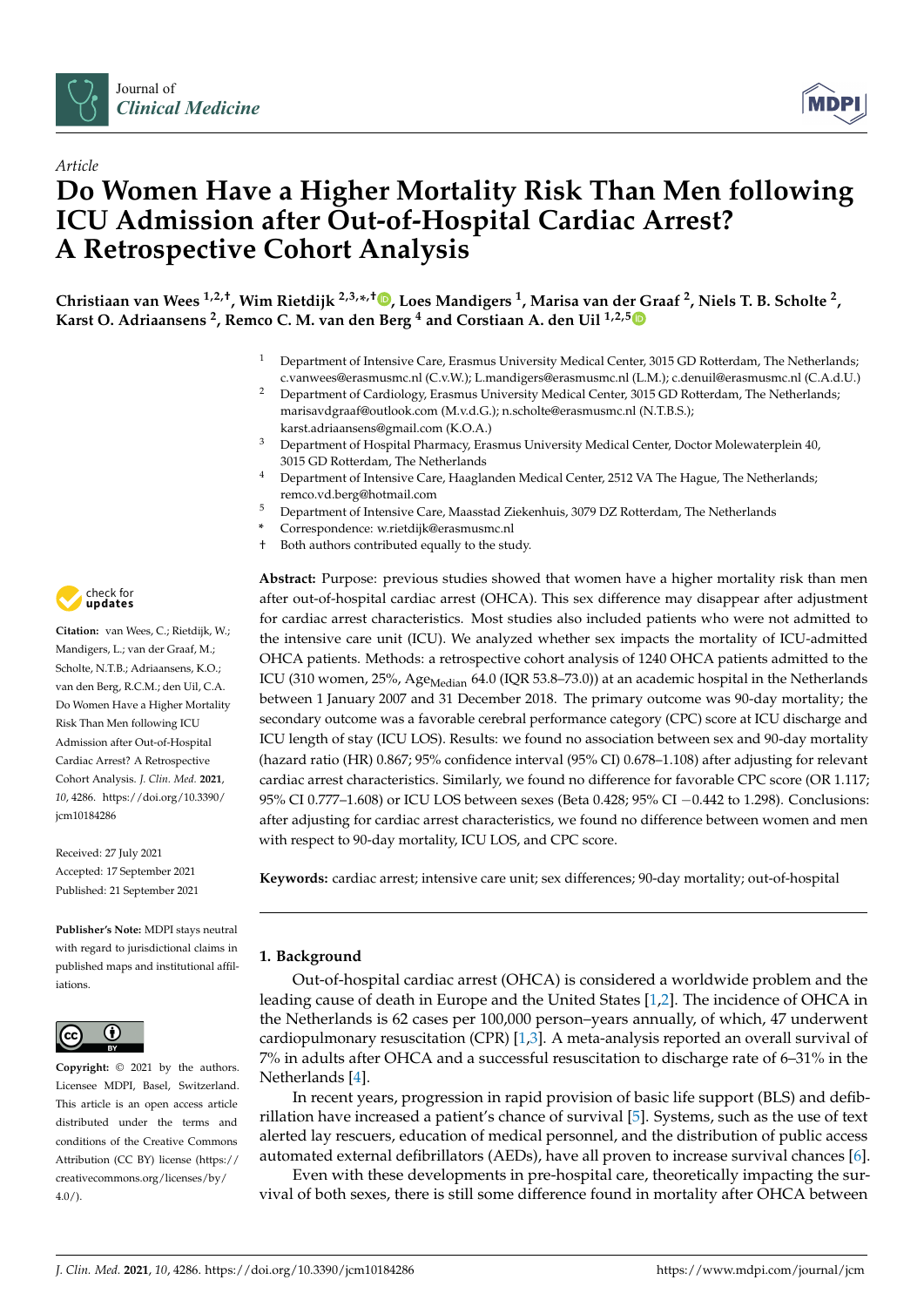women and men. Several studies investigated the factors that could explain why there may be a sex difference [\[7](#page-11-6)[,8\]](#page-11-7). Women may be less likely to receive lay rescuer BLS, an AED may be less frequently used, they are older, and have shockable rhythms less often than men [\[8\]](#page-11-7). These differences may be partially explained by the fact that coronary artery disease symptoms that precede an OHCA may present differently in women [\[9,](#page-11-8)[10\]](#page-11-9).

Previous studies analyzed sex differences after OHCA, but mixed results were found [\[11\]](#page-11-10). Some investigators reported a worse outcome for women after OHCA  $[8,12]$  $[8,12]$ . However other studies suggested no difference or even the opposite [\[13,](#page-11-12)[14\]](#page-11-13). Using a nationwide database, our research group recently found a higher 1-year mortality in women admitted to the intensive care units (ICUs) after OHCA and IHCA compared to men [\[15\]](#page-11-14). However, in this study some baseline characteristics, mostly regarding cardiac arrest parameters (e.g., initial cardiac rhythm, cause of arrest), were unknown, hampering ideal adjustment for confounders.

For this reason, our aim was to examine whether sex differences remain significant after adjustment for OHCA characteristics. Therefore, we analyzed this sex difference in a cohort of OHCA patients admitted to the ICU in an academic hospital in the Netherlands. Studying the outcomes of these critically ill CA patients is highly interesting because these patients survive the first episode of CA (namely, cardiopulmonary resuscitation), while they are still prone to hemodynamic deterioration/instability, ischemia/reperfusion injury, and neurological damage [\[15\]](#page-11-14).

## **2. Material and Methods**

## *2.1. Study Sample, Setting, and Design*

We performed a retrospective cohort study of adult OHCA patients who survived until admission to the ICU, at the Erasmus University Medical Center, Rotterdam, the Netherlands, between January 1st, 2007 and December 31st, 2018. The data were extracted from the electronic patient record and stored in a secured database that is open for reuse. Data extraction was conducted by several authors (i.e., C.v.W., M.v.d.G., K.A., and R.v.d.B.). The extracted data consisted of patient characteristics, such as demographic characteristics, medical history, medication use history, cardiac arrest characteristics, and clinical outcomes. We included adult ( $\geq$ 18 years) patients of whom arrest characteristics and the ICU stay was known. The medical ethics committee of the Erasmus MC approved the study, and the need for informed consent was waived (MEC-2019-0206).

## *2.2. Baseline Characteristics and Clinical Outcomes*

We collected several baseline characteristics and clinical outcomes of these patients. First, as demographic characteristics, we collected age and gender. Second, as medical history, we collected history on hypertension, hypercholesterolemia, diabetes, family history of cardiovascular disease, former myocardial infarction, chronic heart failure, cardiac arrhythmias, previous transient ischemic attack or stroke, peripheral vascular disease, smoking, chronic lung disease (e.g., asthma and COPD), pulmonary embolism, previous coronary artery bypass grafting, previous percutaneous coronary intervention, and previous internal cardioverter defibrillator (ICD) or pacemaker implantation. Third, on medication history, we collected data on the use of aspirin, antiplatelet therapy, oral anticoagulants, ACE inhibitors, aldosterone antagonists, angiotensin-II blockers, beta blockers, calcium channel blockers, nitrates, diuretics, statins, non-statin lipid lowering agents, and antiarrhythmic. Fourth, as cardiac arrest characteristics, we collected location of arrest, witnessed arrest, bystander CPR, estimated time until the start of CPR, defibrillation by AED, initial rhythm, defibrillation by emergency medical service (EMS), time interval until ROSC, out of hospital intubation, Glasgow coma scale (GCS) score at emergency department (ED) and ICU admission, out of hospital sedation, and cause of arrest. Fifth, as for clinical outcomes, we collected ICU length of stay, cerebral performance category (CPC) score at ICU discharge, and mortality status at 90-day (i.e., 90-day mortality).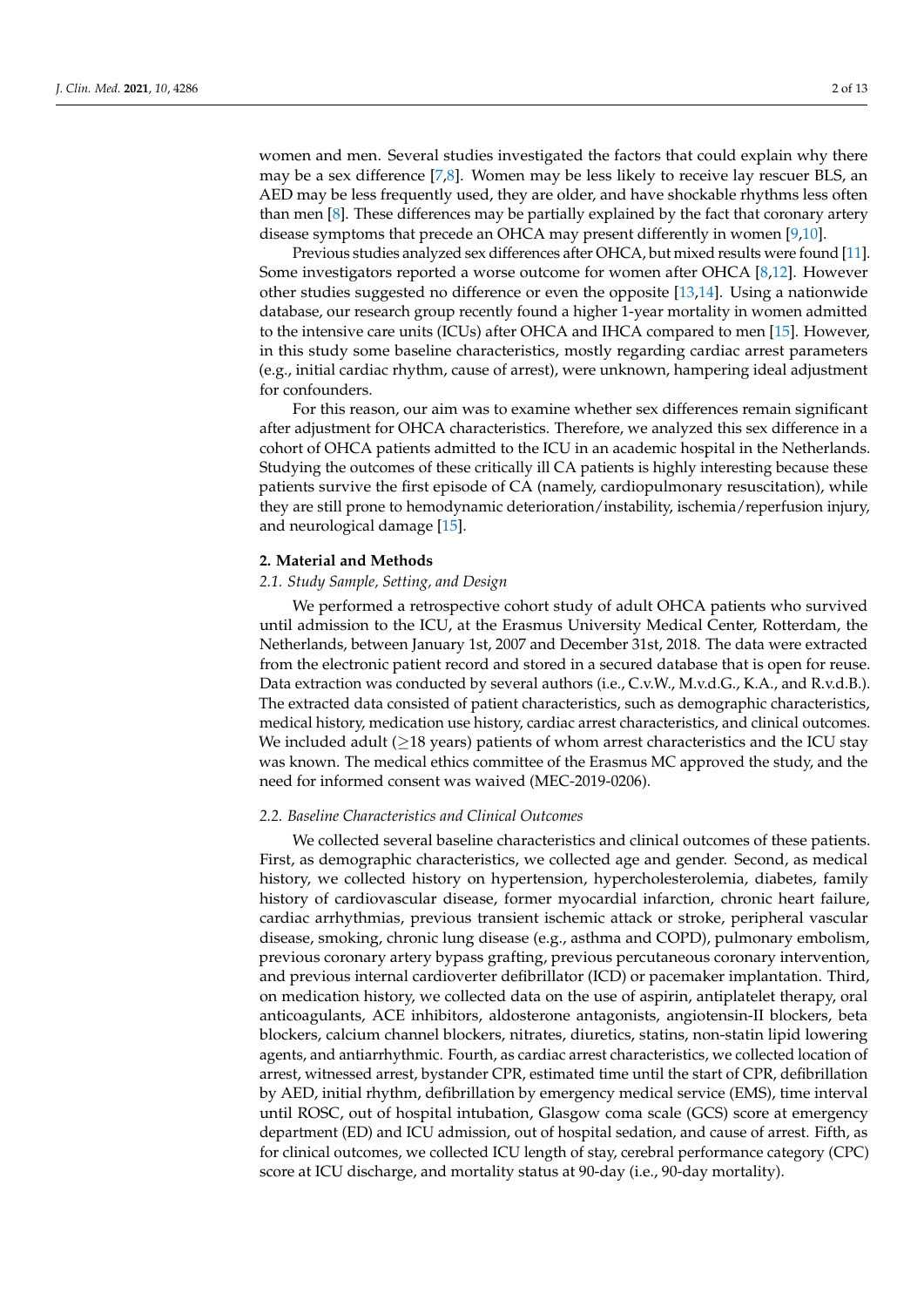## *2.3. Primary and Secondary Outcomes*

The primary outcome of this study is 90-day mortality after ICU admission. The secondary outcome was neurological status at ICU discharge, defined as a favorable CPC score. The CPC ranged from 1 to 5. The CPC score was dichotomized grouping scores 1  $(=$  good cerebral function/minor disability) and 2  $(=$  moderate disability) as favorable neurological outcomes. Contrary, scores 3 (= severe disability), 4 (= vegetative state), and 5 (= dead) were considered unfavorable neurological outcomes. The CPC score was based on the discharge report of the attending neurologist. This scoring was conducted by several authors (i.e., C.v.W., M.v.d.G., K.A., and R.v.d.B.) managing the database and used in a recent study by Mandigers et al. [\[16\]](#page-12-0). The other secondary outcome was ICU length of stay.

## *2.4. Statistical Analysis*

We analyzed the data in three steps. First, descriptive statistics of the baseline characteristics are reported as number (percentage, %) or median (interquartile range, IQR) for categorical or continuous variables, respectively. To test for differences between 90-day non-survivors and survivors, and women and men, we used Chi-square tests for categorical variables and the independent sample t-test for continuous variables. At this step, we analyzed the data using pair-wise deletion in order to get the most information available from the data. Where there are missing values, we will present the numbers per variable separately.

To study the primary outcome, 90-day mortality, we performed multivariable Cox proportional hazard regression comparing women and men. We adjusted this model for baseline characteristics that were clinically relevant based on previous studies and were significantly different between women and men in the baseline characteristics. The result of the Cox proportional hazard regression ('Cox regression') is presented as hazard ratio (HR) and 95% confidence interval (95% CI). For illustrative purposes, we presented a Kaplan–Meier curve (and the associated log-rank test) comparing 90-day mortality for women and men.

To analyze the secondary outcomes, favorable CPC score and ICU length of stay, we performed a binary logistic regression and a linear regression comparing women and men, respectively. These results are presented as odds ratio (OR), Beta, and 95% CI. As for ICU LOS, we performed a linear regression for the association between sex and ICU LOS comparing women and men, respectively. Again, both the binary logistic and linear regressions were adjusted for the same baseline and cardiac arrest characteristics as the Cox regression.

As a sensitivity analysis, we analyzed the association between sex and ICU LOS and favorable CPC score for hospital survivors. The results of these regressions—using a similar set-up as the main secondary outcome analysis—are presented in Supplementary Table S1. The regressions were based on list-wise deletion, i.e., including only full patient data. This results in a somewhat lower sample size. In order to control for the effect of a smaller sample and to check the consistency of the regression results, we performed a bootstrapping procedure as available in SPSS for all three regression models (using 1000 samples). All analyses were performed using SPSS version 26 (Armonk, NY, USA: IBM corp) and *p*-values < 0.05 were considered statistically significant.

## **3. Results**

## *3.1. Study Sample*

Initially, 1524 patients were in the database, of whom 284 patients were excluded as they were below 18 years ( $N = 3$ ), ICU data were missing ( $N = 35$ ), and location of arrest was unknown ( $N = 246$ ). Eventually, we included 1240 (310 women and 930 men) patients in this study (Figure [1\)](#page-3-0).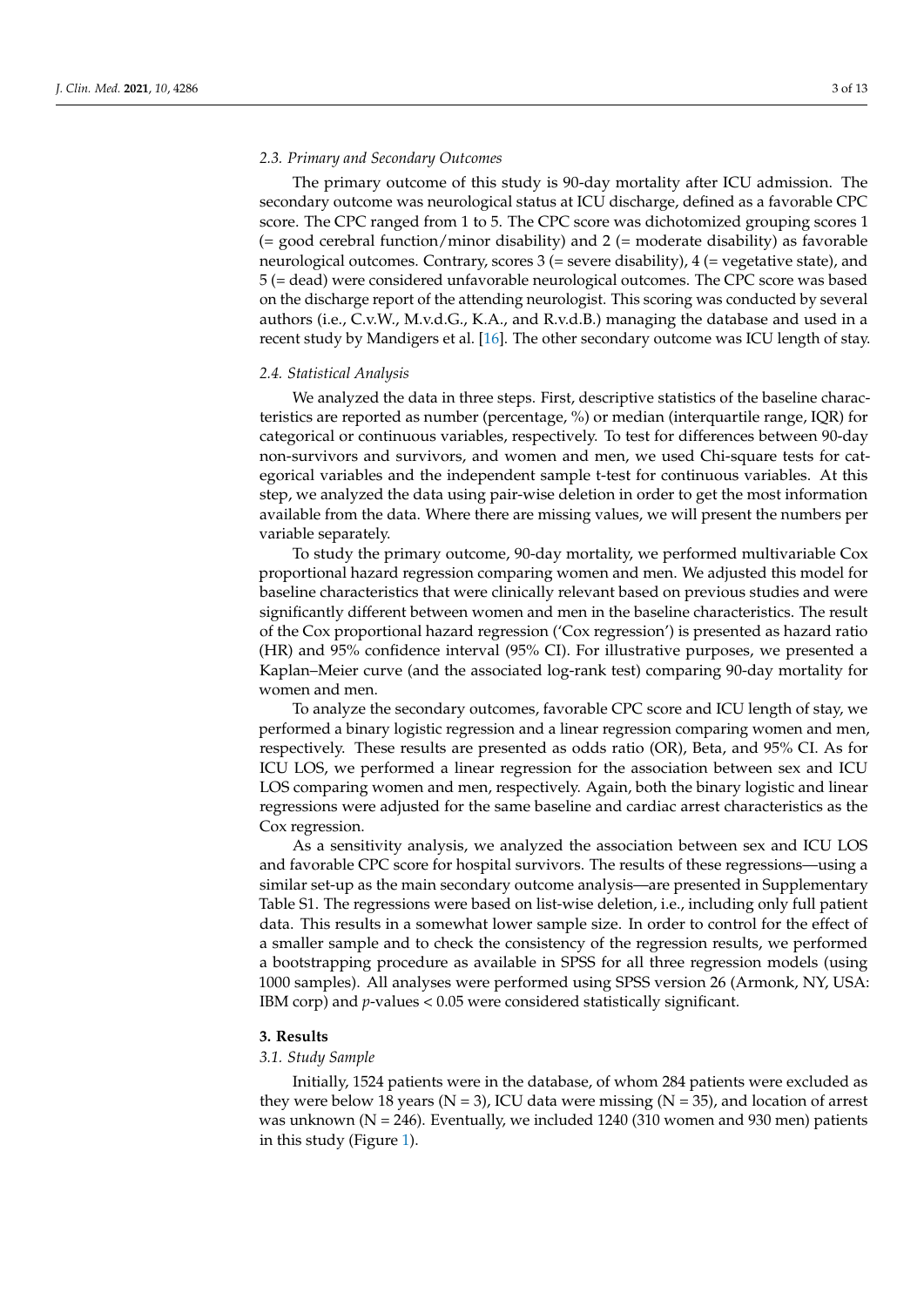<span id="page-3-0"></span>

**Figure 1.** Flow diagram for included patients.

# *3.2. Descriptive Statistics: Baseline Characteristics*

The descriptive statistics are shown in Table [1](#page-3-1) comparing non-survivors and survivors at 90 days after an OHCA. We found a near statistically significant difference in sex at 90-day mortality ( $p = 0.053$ ). Patients who died before 90 days had a higher median age compared to survivors at 90 days (68.5 years vs. 60.7, *p* < 0.001). Further, we found that OHCA patients resuscitated at home had a higher likelihood of 90-day mortality (62.2% versus 37.8% for OHCA that occurred in the public space,  $p < 0.001$ ).

|  |  | Table 1. Baseline characteristics for (non)-survivors |  |  |
|--|--|-------------------------------------------------------|--|--|
|--|--|-------------------------------------------------------|--|--|

<span id="page-3-1"></span>

|                                             | Total $(N = 1240)$  | 90-Day Mortality          |                       | $p$ -Value | <b>Missing</b><br>Values (N) |
|---------------------------------------------|---------------------|---------------------------|-----------------------|------------|------------------------------|
|                                             |                     | Non-Survivors $(N = 510)$ | Survivors $(N = 730)$ |            |                              |
| Demographic characteristics                 |                     |                           |                       |            |                              |
| Age (years)                                 | $64.0(53.8 - 73.0)$ | $68.5(59.7-77.4)$         | $60.7(50.5-69.3)$     | < 0.001    | $\boldsymbol{0}$             |
| Gender                                      |                     |                           |                       | 0.053      | $\mathbf{0}$                 |
| Men                                         | 930 (75.0)          | 368 (72.2)                | 562 (77.0)            |            |                              |
| Women                                       | 510 (25.0)          | 142 (27.8)                | 168(23.0)             |            |                              |
| <b>Medical history</b>                      |                     |                           |                       |            |                              |
| Hypertension                                | 435 (38.3)          | 187(41.5)                 | 248 (36.2)            | 0,074      | 104                          |
| Hypercholesterolemia                        | 283(25.0)           | 114(25.5)                 | 169 (24.7)            | 0.725      | 108                          |
| Diabetes Mellitus                           | 229 (19.6)          | 136 (29.1)                | 93 (13.2)             | < 0.001    | 70                           |
| Family history of cardiovascular disease    | 199 (22.3)          | 42(13.5)                  | 157(27.1)             | < 0.001    | 349                          |
| Previous myocardial infarction              | 279(22.6)           | 116(22.9)                 | 163(22.4)             | 0.815      | 5                            |
| Chronic heart failure                       | 151 (12.2)          | 81 (16.1)                 | 70(9.6)               | 0.001      | 7                            |
| Previous cardiac arrhythmia                 | 199 (17.0)          | 89 (19.2)                 | 110(15.5)             | 0.101      | 69                           |
| Previous TIA or stroke                      | 105(8.5)            | 60(11.8)                  | 45(6.2)               | < 0.001    | 6                            |
| Peripheral vascular disease                 | 111(9.5)            | 64 (13.7)                 | 47(6.7)               | < 0.001    | 72                           |
| Smoking                                     | 345 (34.7)          | 134 (34.7)                | 211 (34.3)            | 0.736      | 246                          |
| Chronic lung disease                        | 146 (11.8)          | 75 (14.8)                 | 71 (9.8)              | 0.007      | 7                            |
| Pulmonary embolism                          | 17(1.4)             | 9(1.8)                    | 8(1.1)                | 0.317      | 6                            |
| Previous percutaneous coronary intervention | 166(13.5)           | 64 (12.6)                 | 102(14.0)             | 0.479      | 8                            |
| Previous coronary artery bypass grafting    | 81 (6.6)            | 35(6.9)                   | 46(6.3)               | 0.681      | 7                            |
| Previous ICD implantation                   | 28(2.3)             | 12(2.4)                   | 16(2.2)               | 0.85       | 7                            |
| Previous pacemaker implantation             | 35(2.8)             | 19(3.7)                   | 16(2.2)               | 0.108      | 7                            |
| Medication use history                      |                     |                           |                       |            |                              |
| Aspirin                                     | 233 (19.0)          | 104(20.6)                 | 129 (17.8)            | 0.222      | 11                           |
| Antiplatelet therapy                        | 81 (6.6)            | 40(7.9)                   | 41(5.7)               | 0.115      | 10                           |
| Oral anticoagulants                         | 175 (14.2)          | 81 (16.0)                 | 94 (13.0)             | 0.129      | 10                           |
| <b>ACE</b> inhibitors                       | 221 (18.0)          | 90 (17.8)                 | 131(18.1)             | 0.912      | 10                           |
| Aldosterone antagonists                     | 1(0.1)              | 1(0.1)                    | 0(0.0)                | 0.231      | 11                           |
| Angiotensin-II blocker                      | 108(8.8)            | 52(10.3)                  | 56 (7.7)              | 0.117      | 10                           |
| Beta blocker                                | 303 (24.7)          | 127(25.2)                 | 176 (24.3)            | 0.712      | 11                           |
| Calcium channel blocker                     | 98 (8.0)            | 50(9.9)                   | 48 (6.6)              | 0.037      | 10                           |
| Nitrates                                    | 85(6.9)             | 37(7.3)                   | 48(6.6)               | 0.631      | 10                           |
| <b>Diuretics</b>                            | 235 (19.1)          | 114(22.6)                 | 121(16.7)             | 0.01       | 10                           |
| <b>Statins</b>                              | 302(24.6)           | 133(26.3)                 | 169(23.3)             | 0.225      | 10                           |
| Non-statin lipid lowering agents            | 19(1.5)             | 7(1.4)                    | 12(1.7)               | 0.707      | 10                           |
| Anti-arrhythmic                             | 57(4.6)             | 26(5.1)                   | 31(4.3)               | 0.471      | 9                            |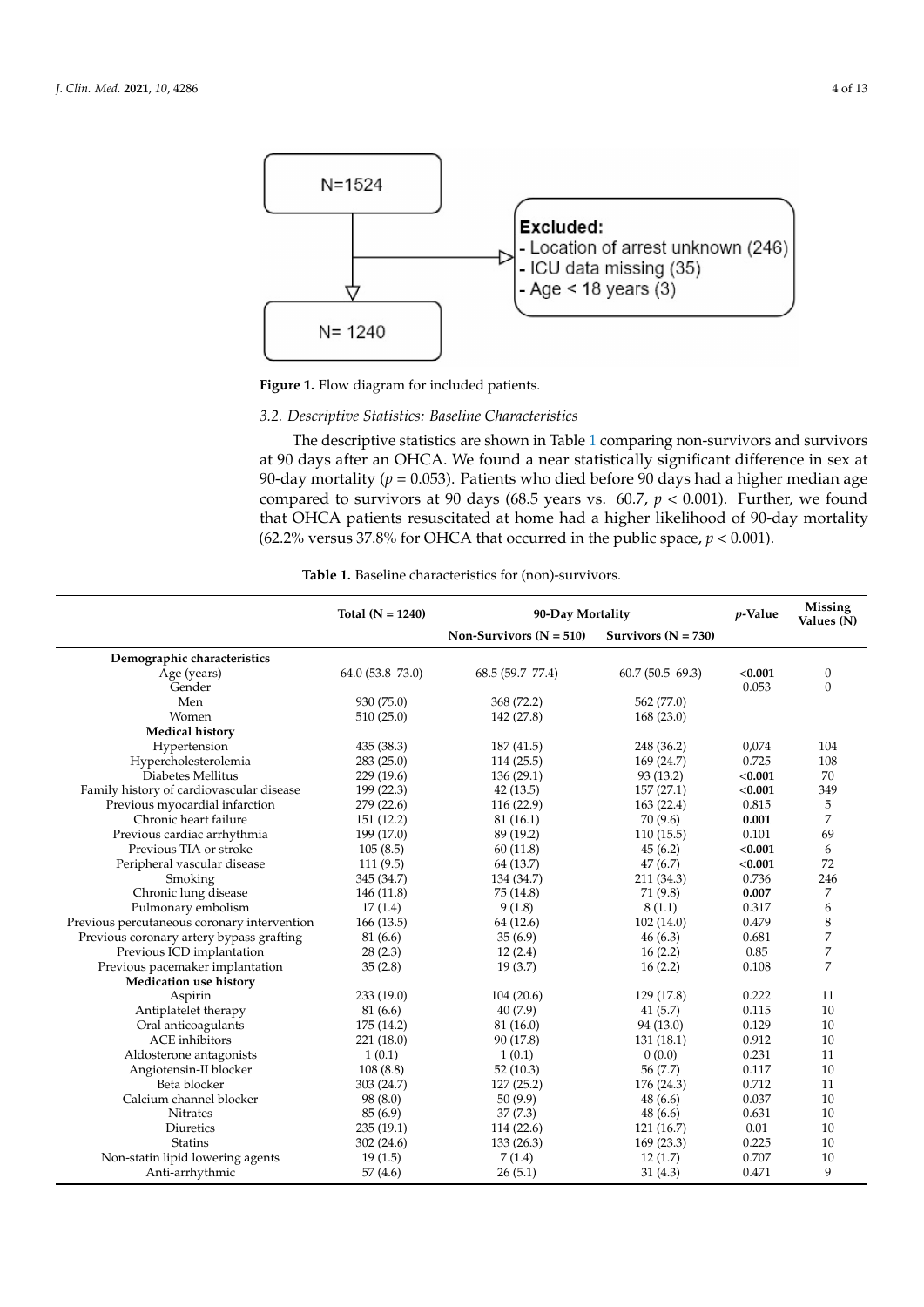|                                          | Total $(N = 1240)$ | 90-Day Mortality          |                       | $p$ -Value | Missing<br>Values (N) |
|------------------------------------------|--------------------|---------------------------|-----------------------|------------|-----------------------|
|                                          |                    | Non-Survivors $(N = 510)$ | Survivors $(N = 730)$ |            |                       |
| Cardiac arrest characteristics           |                    |                           |                       |            |                       |
| Location of arrest                       |                    |                           |                       | < 0.001    | $\boldsymbol{0}$      |
| Home                                     | 654 (52.7)         | 317 (62.2)                | 337 (46.2)            |            |                       |
| Public                                   | 586 (47.3)         | 193 (37.8)                | 393 (53.8)            |            |                       |
| Witnessed arrest                         | 908 (76.4)         | 340 (70.2)                | 566 (80.6)            | < 0.001    | 54                    |
| <b>Bystander CPR</b>                     | 768 (64.9)         | 266 (55.1)                | 502 (71.7)            | < 0.001    | 57                    |
| Estimated time patient found until CPR   |                    |                           |                       | < 0.001    | 234                   |
| $0 - 5$ min                              | 777 (77,2)         | 263 (67.4)                | 514 (83.4)            |            |                       |
| $6-10$ min                               | 180 (17.9)         | 96 (24.6)                 | 84 (13.6)             |            |                       |
| 11-20 min                                | 41(4.1)            | 26(6.7)                   | 15(2.4)               |            |                       |
| $>$ 20 min                               | 8(0.8)             | 5(1.3)                    | 3(0.5)                |            |                       |
| Defibrillation by AED                    | 442 (36.0)         | 110 (21.8)                | 332(46.0)             | < 0.001    | 13                    |
| Initial rhythm                           |                    |                           |                       | < 0.001    | 65                    |
| Shock                                    | 924 (78.6)         | 298 (60.7)                | 626(91.5)             |            |                       |
| Non-shock                                | 251 (21.4)         | 193 (39.3)                | 58 (8.5)              |            |                       |
| Defibrillation by EMS                    | 792 (64.1)         | 300 (59.2)                | 492 (67.6)            | 0.002      | 5                     |
| Time interval arrest to ROSC             |                    |                           |                       | < 0.001    | 271                   |
| $0-5$ min                                | 78 (8.0)           | 16(4.0)                   | 62(10.9)              |            |                       |
| $6-10$ min                               | 191 (19.7)         | 48 (12.0)                 | 143(25.1)             |            |                       |
| 11-20 min                                | 392 (40.5)         | 139 (34.8)                | 253 (44.5)            |            |                       |
| $>$ 20 min                               | 308 (31.8)         | 197 (49.3)                | 111(19.5)             |            |                       |
| Intubation out of hospital               | 713 (57.9)         | 339 (67.4)                | 164 (32.6)            | < 0.001    | 8                     |
| Cause of arrest—no $(\%)$                |                    |                           |                       | < 0.001    | 74                    |
| Cardiac cause                            | 1064 (91.3)        | 402 (85.2)                | 662 (95.4)            |            |                       |
| Non-cardiac cause                        | 102(8.7)           | 70 (14.8)                 | 32(4.6)               |            |                       |
| GCS at ED                                |                    |                           |                       | < 0.001    | 303                   |
| $3$ to $6$                               | 596 (63.6)         | 309 (88.8)                | 287 (48.7)            |            |                       |
| 7 to 11                                  | 145(15.5)          | 25(7.2)                   | 120(20.4)             |            |                       |
| 11 to 15                                 | 196 (20.9)         | 14(4.0)                   | 182 (30.9)            |            |                       |
| Cardiac cause-no (%)                     |                    |                           |                       | 0.842      | $\mathbf{0}$          |
| Acute myocardial infarction              | 681 (64.4)         | 258 (64.7)                | 423 (64.2)            |            |                       |
| Old myocardial infarction/scar           | 121(11.4)          | 47 (11.8)                 | 74 (11.2)             |            |                       |
| Non-ischemic cardiomyopathy              | 97(9.2)            | 32(8.0)                   | 65(9.9)               |            |                       |
| Primary rhythm or conduction disturbance | 108(10.2)          | 40 (10.0)                 | 68 (10.3)             |            |                       |
| Intoxication (heart medication)          | 4(0.4)             | 1(0.3)                    | 3(0.5)                |            |                       |
| Cardiac tamponade                        | 1(0.1)             | 0(0.0)                    | 1(0.2)                |            |                       |
| Other                                    | 15(1.4)            | 6(1.5)                    | 9(1.4)                |            |                       |
| Unknown cardiac cause                    | 31(2.9)            | 15(3.8)                   | 16(2.4)               |            |                       |
| Non-cardiac causes-no (%)                |                    |                           |                       | 0.023      | $\mathbf{0}$          |
| Epilepsy                                 | 5(5.0)             | 4(5.8)                    | 1(3.1)                |            |                       |
| <b>Trauma</b>                            |                    | 1(1.4)                    | 1(3.1)                |            |                       |
| Intoxication                             | 2(2.0)<br>10(9.9)  | 6(8.7)                    | 4(12.5)               |            |                       |
| Submersion                               | 6(5.9)             | 5(7.2)                    | 1(3.1)                |            |                       |
|                                          |                    |                           | 0(0.0)                |            |                       |
| Intracranial bleeding                    | 6(5.9)             | 6(8.7)                    |                       |            |                       |
| Pulmonary embolism                       | 18 (17.8)          | 11(15.9)                  | 7(21.9)               |            |                       |
| Septic shock                             | 7(6.9)             | 7(10.1)                   | 0(0.0)                |            |                       |
| Asphyxia                                 | 14 (13.9)          | 10(14.5)                  | 4(12.5)               |            |                       |
| Hypoxia                                  | 23 (22.8)          | 17(24.6)                  | 6(18.8)               |            |                       |
| Other                                    | 10(9.9)            | 2(2.9)                    | 8(25.0)               |            |                       |

**Table 1.** *Cont.*

Note: comparison of baseline characteristics at 90-day (non-)survivors after ICU admission. Numbers are median and interquartile range (IQR) or number and percentage for continuous or categorical variables, respectively; ED: emergency department, TIA: transient ischemic attack, ICD: implantable cardioverter defibrillator, ACE: angiotensin converting enzyme, CPR: cardiopulmonary resuscitation, AED: automatic external defibrillator, EMS: emergency medical service. GCS: Glasgow coma scale. Bold values are significant at 5% alpha level.

> Descriptive statistics comparing men and women are presented in Table [2.](#page-5-0) This table shows that men have significantly higher median age (64.4 vs. 61.8 years,  $p = 0.014$ ), are more likely to have had percutaneous coronary intervention (PCI; 13.5% vs. 8.1%, *p* = 0.001), or coronary artery bypass grafting (CABG; 6.6% vs. 2.9%, *p* = 0.003). Women are also less likely to have an initial shockable rhythm (67.2% vs. 82.5%, *p* < 0.001), AED defibrillation (29.5%, vs. 38.2%, *p* = 0.006), and defibrillation by EMS (57.0% vs. 66.5%,  $p = 0.003$ ). We found that in women the arrest occurs more frequently at home than in men (68.1% vs. 47.6%, *p* < 0.001). Finally, it is important to note that for smoking and GCS at the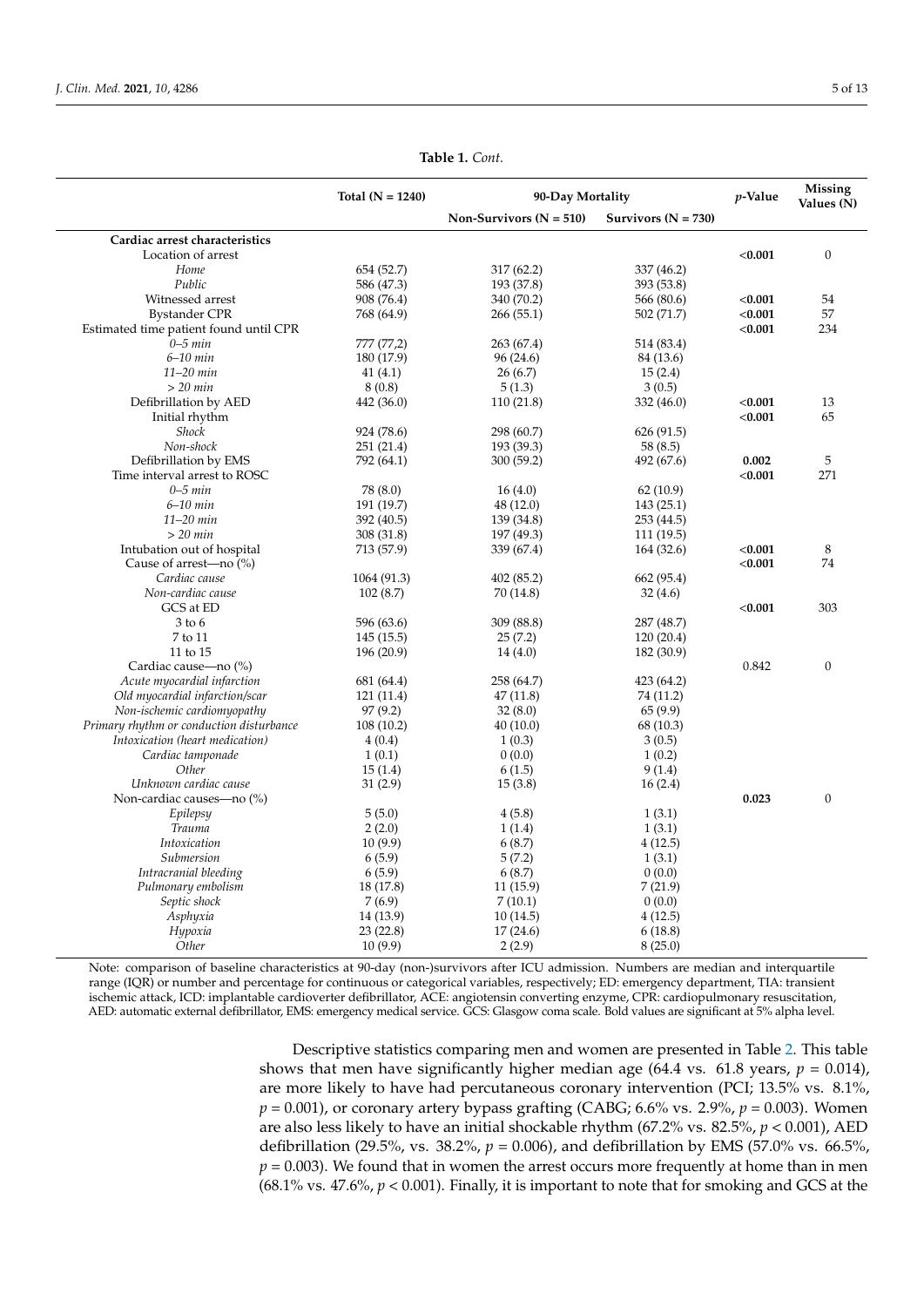ED admission (GCS at ED), we report the descriptive statistics, but due to many missing values, these variables are not included in the multivariable analysis.

**Table 2.** Baseline characteristics for women and men.

<span id="page-5-0"></span>

|                                             | Total $(N = 1240)$     | Women $(N = 310)$   | Men $(N = 930)$          | $p$ -value    | <b>Missing</b><br>Values (N) |
|---------------------------------------------|------------------------|---------------------|--------------------------|---------------|------------------------------|
| Demographic characteristics                 |                        |                     |                          |               |                              |
| Age (years)<br><b>Medical history</b>       | $64.0(53.8 - 73.0)$    | $61.8(49.6 - 72.1)$ | $64.4(55.0 - 73.2)$      | 0.014         | $\boldsymbol{0}$             |
| Hypertension                                | 435 (38.3)             | 117 (39.9)          | 318 (37.7)               | 0.503         | 104                          |
| Hypercholesterolemia                        | 283 (25.0)             | 48 (16.7)           | 235 (27.8)               | < 0.001       | 108                          |
| Diabetes Mellitus                           | 229 (19.6)             | 60(20.2)            | 169 (19.4)               | 0.752         | 70                           |
| Family history of cardiovascular disease    | 199 (22.3)             | 46(20.6)            | 153 (22.9)               | $0.48\,$      | 349                          |
| Previous myocardial infarction              | 279 (22.6)             | 37(12.0)            | 242 (26.1)               | < 0.001       | 5                            |
| Chronic heart failure                       | 151 (12.2)             | 36(11.7)            | 115(12.4)                | 0.712         | 7                            |
| Previous cardiac arrhythmia                 | 199 (17.0)             | 51(17.3)            | 148 (16.9)               | 0.852         | 69                           |
| Previous TIA or stroke                      | 105(8.5)               | 22(7.1)             | 83 (9.0)                 | 0.312         | 6                            |
| Peripheral vascular disease                 | 111(9.5)               | 27(9.3)             | 84 (9.6)                 | 0.897         | 72                           |
| Smoking                                     | 345 (34.7)             | 73 (28.0)           | 272 (37.1)               | 0.008         | 246                          |
| Chronic lung disease                        | 146 (11.8)             | 61(19.7)            | 85 (9.2)                 | < 0.001       | 7                            |
| Pulmonary embolism                          | 17(1.4)                | 9(2.9)              | 8(0.9)                   | 0.008         | 6                            |
| Previous percutaneous coronary intervention | 166 (13.5)             | 25(8.1)             | 141 (15.3)               | 0.001         | 8                            |
| Previous coronary artery bypass grafting    | 81 (6.6)               | 9(2.9)              | 72 (7.8)                 | 0.003         | 7                            |
| Previous ICD implantation                   | 28(2.3)                | 8(2.6)              | 20(2.2)                  | 0.657         | 7                            |
| Previous pacemaker implantation             | 35(2.8)                | 12(3.9)             | 23(2.5)                  | 0.201         | 7                            |
| <b>Medication use history</b>               |                        |                     |                          |               |                              |
| Aspirin                                     | 233 (19.0)             | 44 (14.3)           | 189 (20.5)               | 0.016         | 11                           |
| Antiplatelet therapy                        | 81 (6.6)<br>175 (14.2) | 13(4.2)             | 68 (7.4)                 | 0.053<br>0.13 | $10\,$<br>$10\,$             |
| Oral anticoagulants<br>ACE inhibitors       |                        | 52(16.8)            | 123 (13.4)<br>176 (19.1) | 0.076         | 10                           |
| Aldosterone antagonists                     | 221 (18.0)<br>1(0.1)   | 45(14.6)<br>0(0.0)  | 1(0.1)                   | 0.563         | 11                           |
| Angiotensin-II blocker                      | 108(8.8)               | 29(9.4)             | 79 (8.6)                 | 0.649         | 10                           |
| Beta blocker                                | 303 (24.7)             | 73 (23.8)           | 230 (24.9)               | 0.681         | 11                           |
| Calcium channel blocker                     | 98 (8.0)               | 33(10.7)            | 65(7.0)                  | $0.04\,$      | $10\,$                       |
| <b>Nitrates</b>                             | 85(6.9)                | 19(6.2)             | 66 (7.2)                 | 0.553         | 10                           |
| Diuretics                                   | 235(19.1)              | 68(22.1)            | 167(18.1)                | 0.125         | 10                           |
| <b>Statins</b>                              | 302 (24.6)             | 55 (17.9)           | 247 (26.8)               | 0.002         | 10                           |
| Non-statin lipids lowering agents           | 19(1.5)                | 3(1.0)              | 16(1.7)                  | 0.348         | 10                           |
| Anti-arrhythmic                             | 57(4.6)                | 14(4.5)             | 43(4.7)                  | 0.935         | 9                            |
| Cardiac arrest characteristics              |                        |                     |                          |               |                              |
| Location of arrest                          |                        |                     |                          | < 0.001       | 0                            |
| Home                                        | 654 (52.7)             | 211 (68.1)          | 443 (47.6)               |               |                              |
| Public                                      | 586 (47.3)             | 99 (31.9)           | 487 (52.4)               |               |                              |
| Witnessed arrest                            | 908 (76.4)             | 215 (74.4)          | 691 (77.0)               | 0.358         | 54                           |
| <b>Bystander CPR</b>                        | 768 (64.9)             | 188 (64.8)          | 580 (64.9)               | 0.97          | 57                           |
| Estimated time patient found until CPR      |                        |                     |                          | 0.535         | 234                          |
| $0 - 5$ min                                 | 777 (77.2)             | 185 (75.2)          | 592 (77.9)               |               |                              |
| $6-10$ min                                  | 180 (17.9)             | 51(20.7)            | 129 (17.0)               |               |                              |
| $11-20$ min                                 | 41(4.1)                | 8(3.3)              | 33(4.3)                  |               |                              |
| $>$ 20 $min$                                | 8(0.8)                 | 2(0.8)              | 6(0.8)                   |               |                              |
| Defibrillation by AED                       | 442 (36.0)             | 90(29.5)            | 352 (38.2)               | 0.006         | 13                           |
| Initial rhythm                              |                        |                     |                          | < 0.001       | 65                           |
| Shock                                       | 924 (78.6)             | 199 (67.2)          | 725 (82.5)               |               |                              |
| Non-shock                                   | 251 (21.4)             | 97 (32.8)           | 154 (17.5)               |               |                              |
| Defibrillation by EMS                       | 792 (64.1)             | 175 (57.0)          | 617 (66.5)               | 0.003         | 5                            |
| Time interval arrest to ROSC                |                        |                     |                          | 0.803         | 271                          |
| $0 - 5$ min                                 | 78 (8.0)               | 16(6.6)             | 62(8.5)                  |               |                              |
| $6-10$ min                                  | 191 (19.7)             | 47 (19.4)           | 144 (19.8)               |               |                              |
| $11-20$ min                                 | 392 (40.5)             | 101 (41.7)          | 291 (40.0)               |               |                              |
| $>$ 20 min                                  | 308 (31.8)             | 78 (32.2)           | 230 (31.6)               |               |                              |
| Intubation out of hospital                  | 713 (57.9)             | 180 (58.8)          | 533 (57.6)               | 0.698         | 8                            |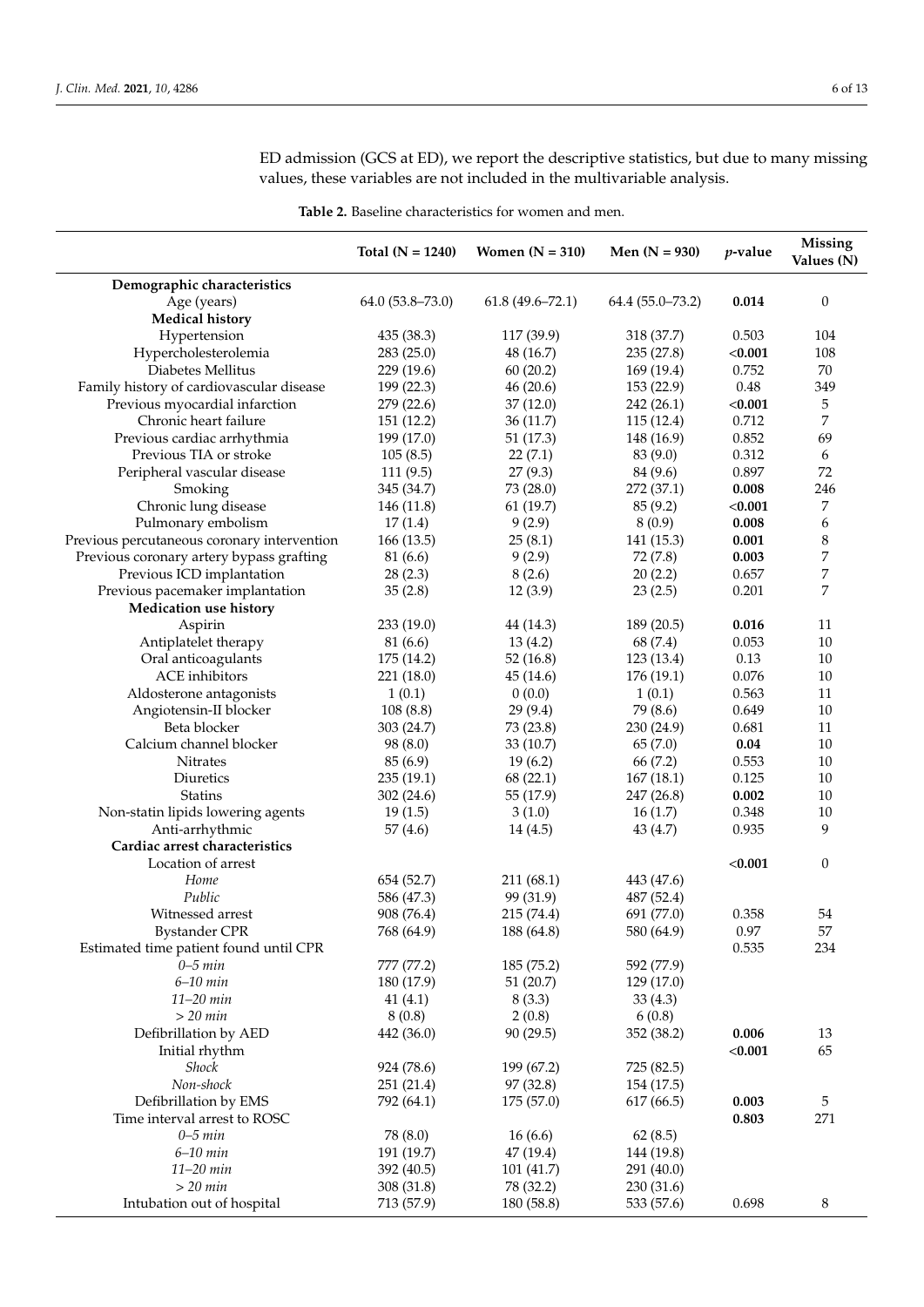|                                          | Total $(N = 1240)$ | Women $(N = 310)$ | Men $(N = 930)$ | <i>v</i> -value | <b>Missing</b><br>Values (N) |
|------------------------------------------|--------------------|-------------------|-----------------|-----------------|------------------------------|
| Cause of arrest—no (%)                   |                    |                   |                 | < 0.001         | 74                           |
| Cardiac cause                            | 1064 (91.3)        | 234 (82.4)        | 830 (94.1)      |                 |                              |
| Non-cardiac cause                        | 102(8.7)           | 50(17.6)          | 52(5.9)         |                 |                              |
| GCS at ED                                |                    |                   |                 | 0.945           | 303                          |
| $3$ to 6                                 | 596 (63.6)         | 145 (62.8)        | 451 (63.9)      |                 |                              |
| 7 to 11                                  | 145(15.5)          | 36(15.6)          | 109(15.4)       |                 |                              |
| 11 to 15                                 | 196 (20.9)         | 50(21.6)          | 146 (20.7)      |                 |                              |
| Cardiac cause—no (%)                     |                    |                   |                 | < 0.001         | $\theta$                     |
| Acute myocardial infarction              | 681 (64.4)         | 131 (56.2)        | 550 (66.7)      |                 |                              |
| Old myocardial infarction                | 121 (11.4)         | 19(8.2)           | 102(12.4)       |                 |                              |
| Cardiomyopathy                           | 97(9.2)            | 24 (10.3)         | 73 (8.8)        |                 |                              |
| Primary rhythm or conduction disturbance | 108(10.2)          | 41 (17.6)         | 67(8.1)         |                 |                              |
| Intoxication (heart medication)          | 4(0.4)             | 1(0.4)            | 3(0.4)          |                 |                              |
| Cardiac tamponade                        | 1(0.1)             | 1(0.4)            | 0(0.0)          |                 |                              |
| Other                                    | 15(1.4)            | 4(1.7)            | 11(1.3)         |                 |                              |
| Unknown cardiac cause                    | 31(2.9)            | 12(5.2)           | 19(2.3)         |                 |                              |
| Non-cardiac causes-no (%)                |                    |                   |                 | 0.451           | $\boldsymbol{0}$             |
| Epilepsy                                 | 5(5.0)             | 1(2.0)            | 4(7.8)          |                 |                              |
| <b>Trauma</b>                            | 2(2.0)             | 1(2.0)            | 1(2.0)          |                 |                              |
| Intoxication                             | 10(9.9)            | 5(10.0)           | 5(9.8)          |                 |                              |
| Submersion                               | 6(5.9)             | 3(6.0)            | 3(5.9)          |                 |                              |
| Intracranial bleeding                    | 6(5.9)             | 3(6.0)            | 3(5.9)          |                 |                              |
| Pulmonary embolism                       | 18 (17.8)          | 13(26.0)          | 5(9.8)          |                 |                              |
| Septic shock                             | 7(6.9)             | 3(6.0)            | 4(7.8)          |                 |                              |
| Asphyxia                                 | 14 (13.9)          | 4(8.0)            | 10(19.6)        |                 |                              |
| Hypoxia                                  | 23(22.8)           | 13(26.0)          | 10(19.6)        |                 |                              |
| Other                                    | 10(9.9)            | 4(8.0)            | 6(11.8)         |                 |                              |

**Table 2.** *Cont.*

Note: baseline characteristics comparing women and men. Numbers are median and interquartile range (IQR) or number and percentage for continuous or categorical variables, respectively; ED: emergency department, TIA: transient ischemic attack, ICD: implantable cardioverter defibrillator, ACE: angiotensin converting enzyme, CPR: cardiopulmonary resuscitation, AED: automatic external defibrillator, EMS: emergency medical service. GCS: Glasgow coma scale. Bold values are significant at 5% alpha level.

> Table [3](#page-6-0) presents the clinical outcome comparing women and men. We found that women have no statistically significantly different 90-day mortality risk than men (45.8% vs. 40.0%,  $p = 0.053$ ). Further, we found no difference between women and men for ICU LOS (4 vs. 4 days,  $p = 0.084$ ). Last, a favorable CPC score at ICU discharge is significantly different comparing women and men  $(50.0\% \text{ vs. } 57.0\%, p = 0.038)$ .

| <b>Table 3.</b> Clinical outcomes for women and men. |  |
|------------------------------------------------------|--|
|------------------------------------------------------|--|

<span id="page-6-0"></span>

|                                                                           | Total $(N = 1240)$      | Women $(N = 310)$       | Men $(N = 930)$          | Missing<br>Values (N) | <i>p</i> -Value |
|---------------------------------------------------------------------------|-------------------------|-------------------------|--------------------------|-----------------------|-----------------|
| 90-day mortality                                                          | 510 (41.1)              | 142 (45.8)              | 368(40.0)                |                       | 0.053           |
| ICU length of stay (days)                                                 | $4.0(2.0 - 7.0)$        | $4.0(2.0 - 7.0)$        | $4.0(3.0 - 7.0)$         | 36                    | 0.084           |
| Favorable neurologic outcome, CPC 1-2<br>Poor neurologic outcome, CPC 3-5 | 686 (55.3)<br>510(41.1) | 155(50.0)<br>142 (45.8) | 531 (57.0)<br>368 (39.6) | 44                    | 0.038           |

Note: Event is based on 90-day mortality after ICU admission. CPC is cerebral performance category. Favorable CPC is based on CPC score 1 and 2. Bold values are significant at 5% alpha level.

## *3.3. Primary Outcome: 90-Day Mortality*

Figure [2](#page-7-0) shows a Kaplan–Meier curve comparing the time to the 90-day mortality for women and men separately. The 90-day mortality was significantly higher in women than in men (log-rank test *p* = 0.029). We included sex, age, hypercholesterolemia, history of myocardial infarction, chronic lung disease, previous pulmonary embolism, previous PCI or CABG, aspirin use, calcium channel blocker use, statin use, location of arrest, AED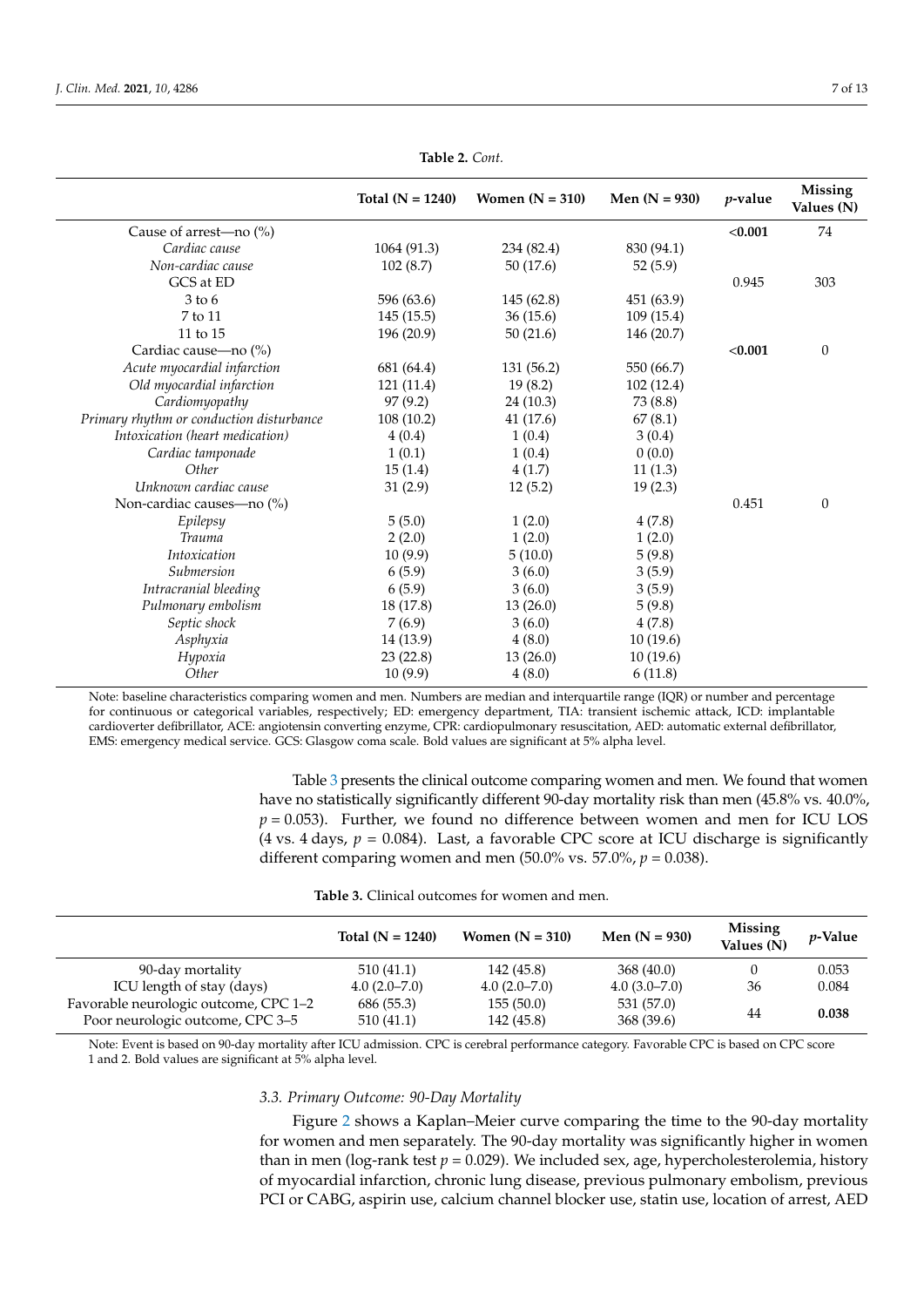defibrillation, initial rhythm, defibrillation by EMS, and cause of arrest in our multivariable Cox regression model. Table [4](#page-7-1) shows that in the adjusted multivariable Cox regression model. The observed difference between women and men, regarding the time to the 90-day mortality, was not statistically significant (HR 0.870, 95% CI 0.679–1.114).

<span id="page-7-0"></span>

**Figure 2.** Kaplan–Meier curve (log-rank test *p*-value-0.029).

<span id="page-7-1"></span>

|                                  |                              | Cox Regression Analysis for the Time to 90-Day<br><b>Mortality after ICU Admission</b> |
|----------------------------------|------------------------------|----------------------------------------------------------------------------------------|
| Men                              |                              | 1.150 (0.898-1.473)                                                                    |
| Age                              |                              | $1.034(1.025-1.042)$                                                                   |
| Medical history                  | Hypercholesterolemia         | $0.912(0.710 - 1.170)$                                                                 |
|                                  | Former myocardial infarction | $1.064(0.789 - 1.434)$                                                                 |
|                                  | Chronic lung disease         | $0.905(0.672 - 1.218)$                                                                 |
|                                  | Pulmonary embolism           | $1.109(0.564 - 2.180)$                                                                 |
|                                  | Former PCI                   | $0.782(0.547-1.119)$                                                                   |
|                                  | Former CABG                  | $0.737(0.480 - 1.132)$                                                                 |
| Medication use history           | Aspirin                      | $1.023(0.775-1.350)$                                                                   |
|                                  | Calcium channel blocker      | $0.896(0.642 - 1.250)$                                                                 |
|                                  | <b>Statins</b>               | $0.933(0.706 - 1.233)$                                                                 |
|                                  | Location of arrest           |                                                                                        |
| Cardiac arrest characteristics   | Home                         | 1.606 (1.293-1.996)                                                                    |
|                                  | Public                       | Reference                                                                              |
|                                  | Defibrillation by AED        | $0.540(0.414 - 0.705)$                                                                 |
|                                  | Initial rhythm               |                                                                                        |
|                                  | Shock                        | $0.380(0.287 - 0.505)$                                                                 |
|                                  | Non-shock                    | Reference                                                                              |
|                                  | Defibrillation by EMS        | $1.106(0.828 - 1.477)$                                                                 |
|                                  | Cause of arrest              |                                                                                        |
|                                  | Cardiac                      | $0.623(0.439 - 0.884)$                                                                 |
|                                  | Non-cardiac                  | Reference                                                                              |
| $\overline{N}$                   |                              | 992                                                                                    |
| -2 LogLikelihood                 |                              | 5,003,168                                                                              |
| Chi-square (df, <i>p</i> -value) |                              | 252.51(16, <0.001)                                                                     |

**Table 4.** Cox regression for the time to 90-day mortality.

Note: estimates are hazard ratios (HR) and 95% confidence interval (95% CI), derived from a Cox proportional hazard regression analysis. ICU: intensive care unit, PCI: percutaneous coronary intervention, CABG: coronary artery bypass graft, AED: automated external defibrillator, EMS: emergency medical service. Bold values are significant at 5% alpha level.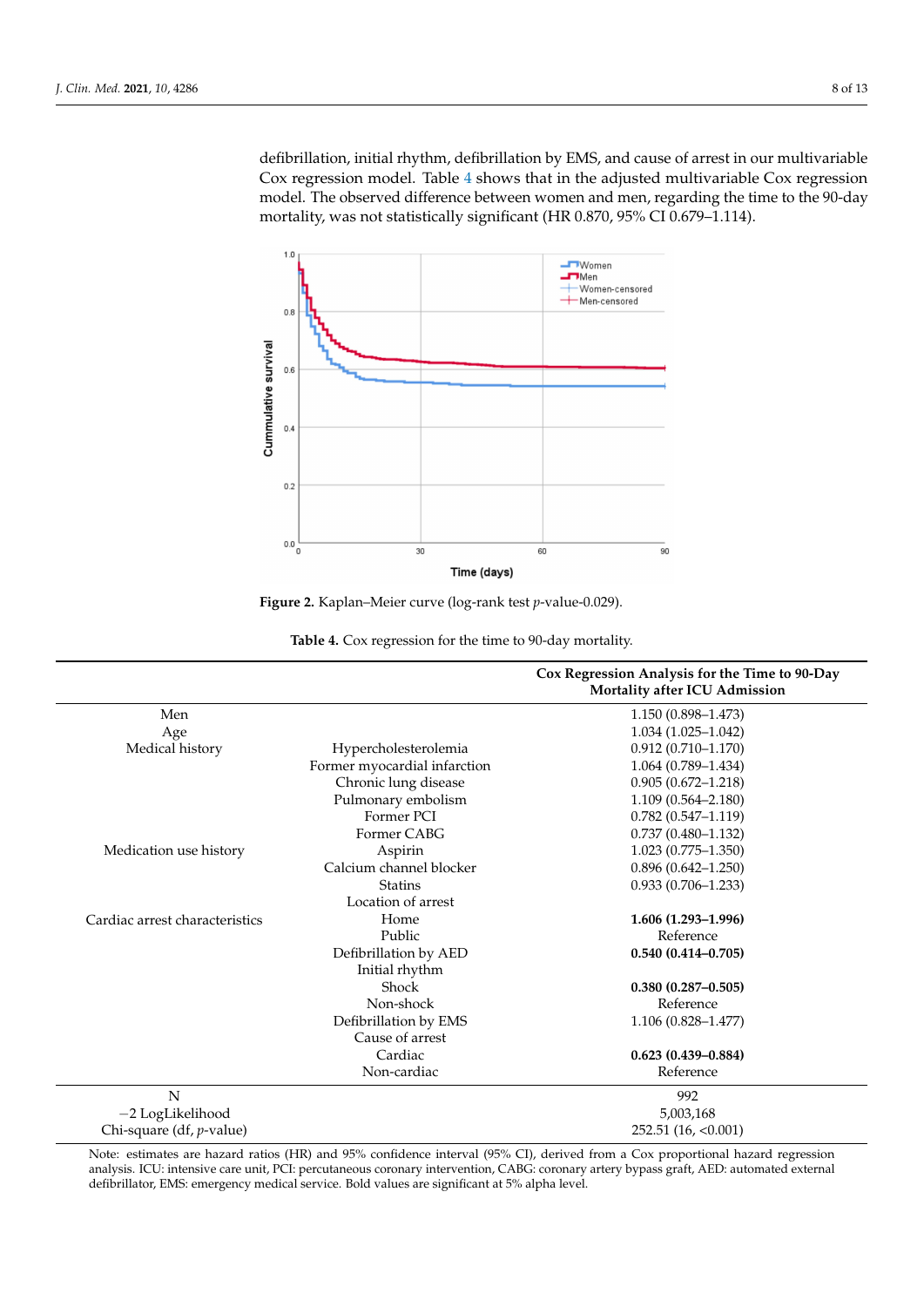In addition, we found several other important baseline characteristics were associated with the time to 90-day mortality in the Cox regression analysis. First, we found that AED use was associated with a lower 90-day mortality (HR 0.540, 95% CI 0.414–0.705). Second, initial rhythm (i.e., shockable vs. non-shockable) was associated with a lower time to 90-day mortality (shockable HR 0.380, 95% CI 0.287–0.505). Third, a home arrest compared to a public arrest was positively associated with time to 90-day mortality (HR 1.606, 95% CI 1.293–1.996). After bootstrapping, we drew similar conclusions as the main analysis presented here. The bootstrapping results are available upon request from the corresponding author.

# *3.4. Secondary Outcome: CPC and ICU Length of Stay*

Table [5](#page-8-0) shows the linear and binary logistic regression analyses for ICU length of stay and favorable CPC score at ICU discharge, respectively. As for ICU length of stay, we found no difference between women and men (Beta 0.428; 95% CI −0.442 to 1.298). As for favorable CPC score, we found no statistically significant difference comparing women and men (OR 1.123, 95% CI 0.780–1.617). In addition, we found that AED defibrillation has a higher likelihood of a favorable CPC score at ICU discharge (OR 2.071, 95% CI 1.457–2.945). After bootstrapping, we drew similar conclusions as the main analysis. The bootstrapping results are available on request from the corresponding author.

<span id="page-8-0"></span>

|                                |                              | <b>Favorable CPC Score</b> | <b>ICU Length of Stay</b>          |
|--------------------------------|------------------------------|----------------------------|------------------------------------|
|                                |                              | (model 1)                  | (model 2)                          |
| Men                            |                              | $1.123(0.780 - 1.617)$     | $0.428$ (-0.442 to 1.298)          |
| Age                            |                              | $0.957(0.946 - 0.969)$     | $-0.024$ ( $-0.051$ to 0.003)      |
| Medical history                | Hypercholesterolemia         | $0.876(0.599 - 1.281)$     | $0.017$ (-0.893 to 0.927)          |
|                                | Former myocardial infarction | $1.065(0.686 - 1.654)$     | $0.659$ ( $-0.430$ to 1.749)       |
|                                | Chronic lung disease         | $1.061(0.650 - 1.733)$     | $0.063$ (-1.090 to 1.216)          |
|                                | Pulmonary embolism           | $0.630(0.196 - 2.031)$     | $-0.537$ ( $-3.398$ to 2.325)      |
|                                | Former PCI                   | $1.520(0.901 - 2.563)$     | $-0.319$ ( $-1.570$ to 0.932)      |
|                                | Former CABG                  | $2.234(1.167 - 4.280)$     | $0.069$ (-1.490 to 1.627)          |
| Medication use history         | Aspirin                      | $0.898(0.568 - 1.419)$     | $-0.659$ ( $-1.744$ to 0.426)      |
|                                | Calcium channel blocker      | $0.973(0.568 - 1.419)$     | $0.855$ ( $-0.451$ to 2.161)       |
|                                | <b>Statins</b>               | $1.105(0.715 - 1.708)$     | $-0.227(-1.268 \text{ to } 0.814)$ |
| Cardiac arrest characteristics | Location of arrest           |                            |                                    |
|                                | Home                         | $0.456(0.336 - 0.619)$     | Reference                          |
|                                | Public                       | Reference                  | $0.056$ ( $-0.675$ to 0.787)       |
|                                | Defibrillation by AED        | 2.071 (1.457-2.945)        | $0.259$ ( $-0.585$ to 1.104)       |
|                                | Initial rhythm               |                            |                                    |
|                                | Shock                        | Reference                  | $0.030 (-1.126 \text{ to } 1.185)$ |
|                                | Non-shock                    | $0.194(0.118 - 0.317)$     | Reference                          |
|                                | Defibrillation by EMS        | $0.747(0.488 - 1.145)$     | $0.648$ (-0.309 to 1.606)          |
|                                | Cause of arrest              |                            |                                    |
|                                | Cardiac                      | 2.742 (1.376-5.465)        | Reference                          |
|                                | Non-cardiac                  | Reference                  | $-0.570$ ( $-2.130$ to 0.991)      |
| N                              |                              | 960                        | 969                                |
| F-test (df; $p$ -value)        |                              |                            | $0.882$ (16,952; 0.590)            |
| -2 LogLikelihood               |                              | 1051.10                    |                                    |
| Likelihood ratio test p-value  |                              | < 0.001                    |                                    |
| (Nagelkerke) R-square          |                              | 0.303                      | 0.015                              |
| <b>AIC</b>                     |                              |                            |                                    |

**Table 5.** Binary logistic and linear regression analyses results.

Note: estimates are odds ratio (OR), Beta, and 95% confidence interval in parentheses (95% CI), derived from a binary logistic regression analysis (model 1) and a linear regression analysis (model 2). CPC: cerebral performance score, ICU: intensive care unit, PCI: percutaneous coronary intervention, CABG: coronary artery bypass graft, AED: automated external defibrillator, EMS: emergency medical service. Bold values are significant at 5% alpha level.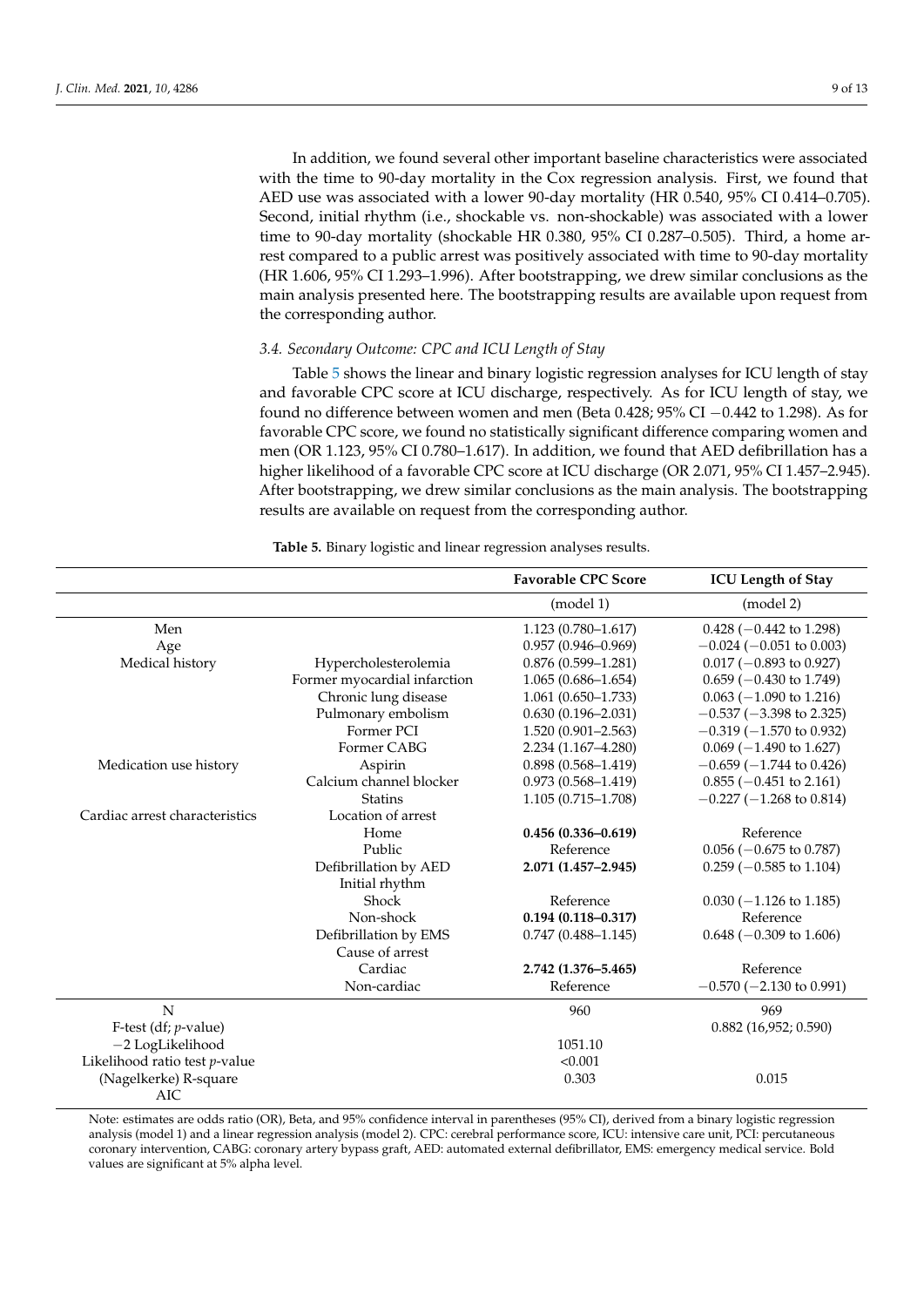## *3.5. Sensitivity Analysis*

As a sensitivity analysis, we repeated our secondary outcome analysis in ICU survivors. The results are presented in Supplementary Table S1. We found that there is still no difference between women and men and their ICU LOS (Beta 0.685, 95% CI −0.505–1.875) and favorable CPC score at ICU discharge (OR 1.341, 95% CI 0.654–2.746).

#### **4. Discussion**

The aim of this study was to examine whether sex differences remain statistically significant after controlling for cardiac arrest characteristics in a sample of OHCA patients. Our results showed no difference in 90-day mortality comparing women and men. We also found in our multivariate analysis that there are no sex differences with respect to ICU length of stay (ICU LOS) and favorable CPC score at ICU discharge. These results were similar when this analysis was repeated in ICU survivors.

For our primary outcome, as discussed earlier, Mandigers et al. [\[15\]](#page-11-14) reported a significant difference in 1-year mortality for OHCA patients between women and men. They also stated that one of their limitations was that no cardiac arrest characteristics could be included in their multivariable analysis. Our crude—unadjusted—analysis, i.e., Kaplan–Meier curve and associated log-rank test, showed a statistically significant difference  $(p = 0.029)$ . As expected, when we included cardiac arrest characteristics, the sex difference is statistically insignificant ( $p > 0.05$ ). These results are in line with previous studies [\[15](#page-11-14)[,17](#page-12-1)[,18\]](#page-12-2).

When comparing descriptive statistics between women and men, women appear to have less favorable cardiac arrest characteristics, i.e., less initial shockable rhythms, less AED defibrillation use, and less frequent defibrillation by EMS. Women were less likely to have received interventions like PCI and CABG than men. Symptoms related to cardiac pathology can be differentially presented in women than in men [\[9\]](#page-11-8). This could make it more difficult to recognize cardiac problems in women, and can therefore lead to a delay in emergency response or effective treatment, although this is not clear from our data.

As for ICU length of stay, we found no difference between women and men. A study by Reinikainen et al. [\[19\]](#page-12-3) concludes that the mean treatment time in ICU is higher for men then for women, even after adjusting for severity of illness. This contrasts our results, but their study focused on a general ICU population. Their results are in line with the hypothesis that men may be more susceptible to complications, such as sepsis, which in turn may influence ICU length of stay [\[20–](#page-12-4)[22\]](#page-12-5). As for our analysis, we found no evidence for this in OHCA patients.

As for favorable CPC score at ICU discharge, we found no statistically significant difference between men and women. In a recent study, Karlsson and colleagues performed a similar analysis on 1667 patients from an international OHCA database and reported similar results in the multivariate analysis [\[22\]](#page-12-5).

The results from the regression analyses contained several other notable results that we would like to discuss. First, we found that a home arrest compared to public arrest is significantly positively associated with the time to 90-day mortality. In other words, patients having a cardiac arrest at home have a higher 90-day mortality than people having an arrest in public. We speculate that public cardiac arrests may be reported more quickly and have quicker bystander BLS and emergency response.

Second, we report that AED defibrillation is associated with a lower time to 90-day mortality. At the same time, AED defibrillation is more frequently used in men (38.2%) than in women (29.5%,  $p = 0.006$ , Table [2\)](#page-5-0). Both the incidence of shockable rhythms and the administration of AED shocks are less in women than in men, pointing towards a different pathophysiology. This is also reflected by our findings that women, compared to men, are less likely to have myocardial infarction as the underlying cause of the arrest, but more likely have primary rhythm or conduction problems.

Further, we found that women are less likely to have an initial shockable rhythm than men. The study by Blom et al. reported this as well [\[8\]](#page-11-7). They speculate that this may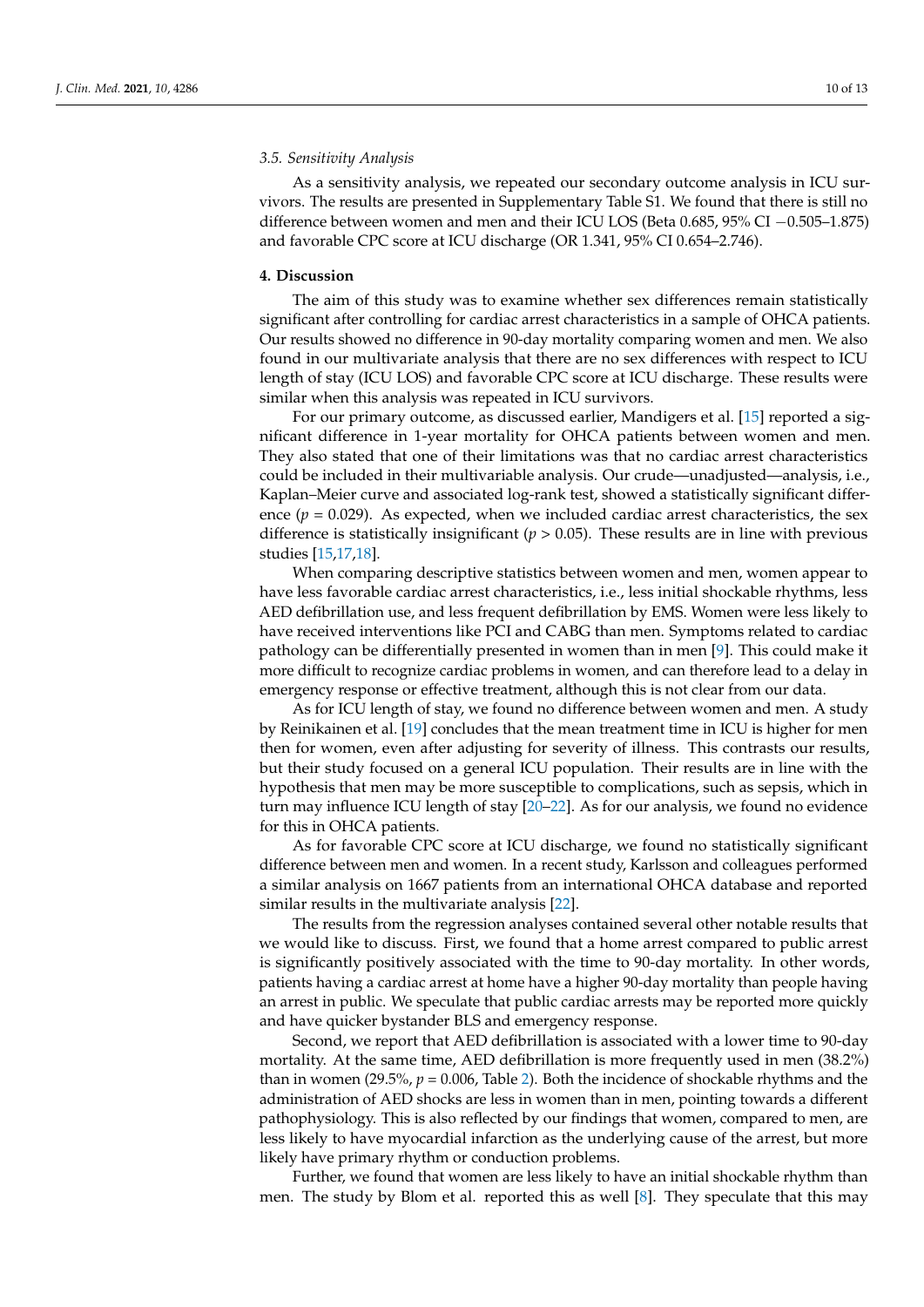have to do with the difference in response to a cardiac arrest, in women compared to men, therefore delaying emergency response, or that women have a more rapid transition from a shockable rhythm to a non-shockable rhythm due to biological factors [\[8\]](#page-11-7).

Finally, speculatively, a possible explanation as to why women are less likely to receive AED defibrillation is that bystanders are more hesitant to attach AED pads to a woman's chest [\[23,](#page-12-6)[24\]](#page-12-7). This is in line with a study from Kiyohara et al., who report that women (19–49 years) are less likely to have public AED pads applied than men from the same age group [\[25\]](#page-12-8). They hypothesize that, in a public setting, undressing a woman's chest could be a problem for bystanders, resulting in less pad application. In addition, we found that AED defibrillation is positively associated with a favorable CPC score at ICU discharge. These results are in line with previous studies that showed that AED defibrillation use indeed has a positive impact on neurological outcome after OHCA [\[26,](#page-12-9)[27\]](#page-12-10).

## *4.1. Limitations*

Our study has several limitations. First, initial rhythm was classified based on two different observations: either at the initial stage of the resuscitation process, or, if this was unknown, we based this on the first observation during transfer to the hospital, based on EMS. This may affect the classification of a primary rhythm being shockable or non-shockable. However, this is the best available proxy as properly documenting such information at the crucial moments during a cardiac arrest is difficult. Second, CPC scores at ICU discharge were retrospectively determined based on information gathered from patient charts and no CPC scores at longer-term follow-ups were available. Finally, the study period between 1 January, 2007 and 31 December, 2018, yielded a relatively large sample of patients but may have also been a possible confounder. Over this period, the cardiac care improved and that may have increased survival likelihood of CA patients. However, additional analysis, e.g., testing the effect of time on survival, may impact the sample size and in turn the power of the analysis.

## *4.2. Future Research*

There are several possibilities for future research. First, we found that women were less likely to have a shockable rhythm than men. A question that arises is whether women indeed have a shockable rhythm less frequently as the primary cause of arrest, or, does it occur as frequently as in men, but other factors (i.e., rapid degeneration to non-shockable rhythm due to biological factors or delay in recognition) play a role. We recommend conducting these studies in larger retrospective multicenter (or even population-based) studies of all OHCA patients, including patients who die before ICU admission.

Second, CPC scores were retrospectively determined based on the patient charts. For future research, more objective measurements of CPC scores after hospital discharge should be used to serve as a better proxy for neurological outcome.

Third, future research should examine whether bystander hesitance (to undress a women's chest before resuscitation) indeed contributes to a slower start and worse outcomes. Finally, future research should collect data (including clinically relevant cardiac arrest characteristics) in more hospitals, resulting in larger samples, spanning over a larger period of time.

## **5. Conclusions**

We found that, when adjusting for cardiac arrest characteristics, there is no difference between women and men with respect to 90-day mortality, ICU LOS, and a favorable CPC score at ICU discharge. Our results contribute toward the knowledge regarding a differential underlying pathophysiology of cardiac arrest between both sexes; this should be studied in future research.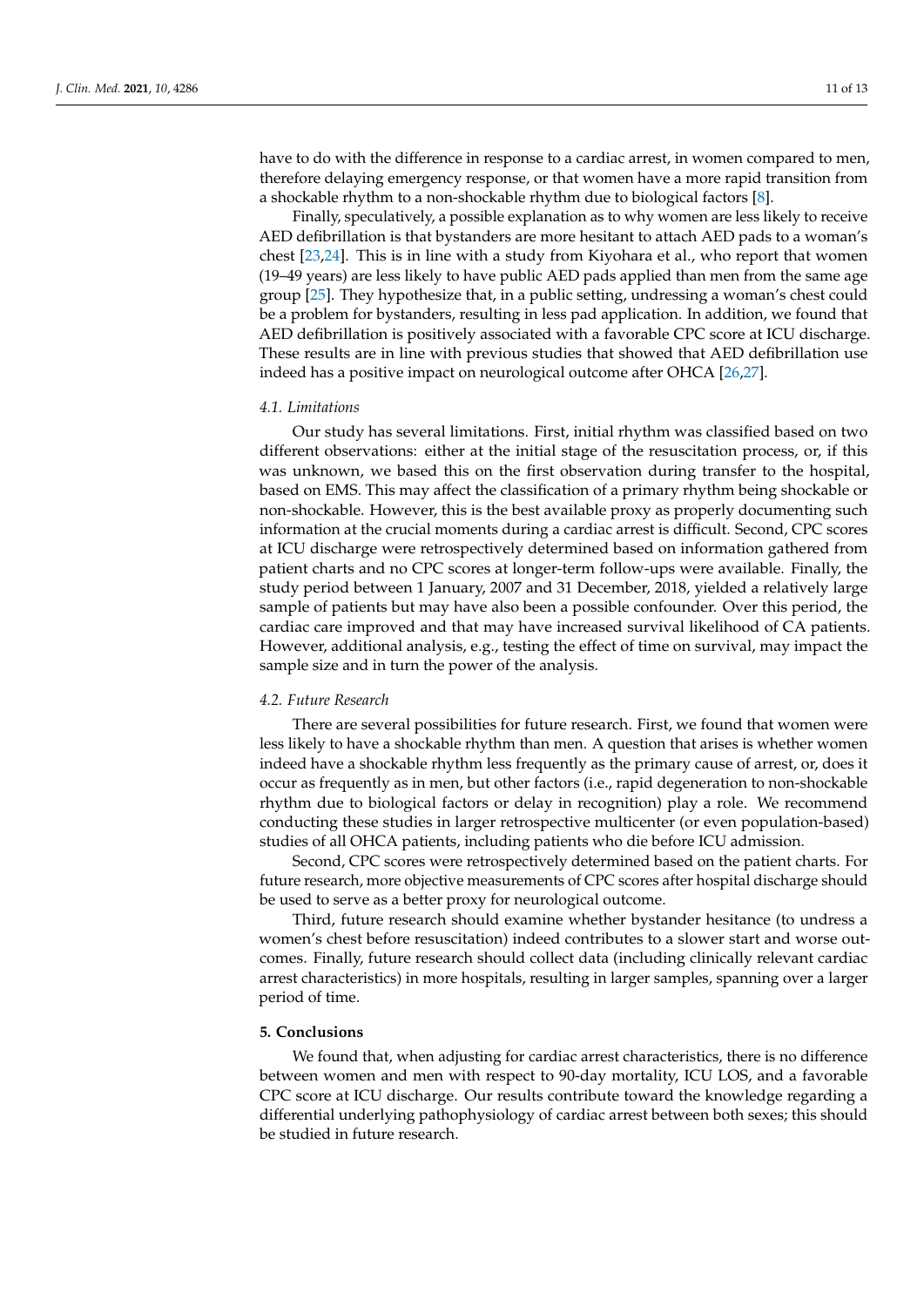**Supplementary Materials:** The following are available online at [https://www.mdpi.com/article/](https://www.mdpi.com/article/10.3390/jcm10184286/s1) [10.3390/jcm10184286/s1,](https://www.mdpi.com/article/10.3390/jcm10184286/s1) Table S1: Presenting the sensitivity regression analyses only including ICU survivors.

**Author Contributions:** C.v.W.: conceptualization, data collection, data curation, formal analysis, methodology, writing—original draft, writing—review and editing. W.R.: conceptualization, formal analysis, methodology, writing—original draft, writing—review and editing. L.M.: formal analysis, writing—original draft, writing—review and editing. M.v.d.G.: data collection, data curation, writing—original draft, writing—review and editing. N.T.B.S.: conceptualization, data collection, data curation, formal analysis, methodology, writing—original draft, writing—review and editing. K.O.A.: data collection, data curation, writing—original draft, writing—review and editing. R.C.M.v.d.B.: data collection, data curation, writing—original draft, writing—review and editing. C.A.d.U.: conceptualization, data collection, data curation, formal analysis, methodology, writing original draft, writing—review and editing. All authors have read and agreed to the published version of the manuscript.

**Funding:** No funding was obtained for this study.

**Institutional Review Board Statement:** The study was conducted according to the guidelines of the Declaration of Helsinki, and approved by the Institutional Review Board of Erasmus MC, Rotterdam, The Netherlands (MEC MEC-2019-0206).

**Informed Consent Statement:** Patient consent was waived due to the retrospective nature of the study.

**Data Availability Statement:** The data and analysis scripts are available upon request from the corresponding author.

**Conflicts of Interest:** The authors have no competing interest to declare.

#### **References**

- <span id="page-11-0"></span>1. Atwood, C.; Eisenberg, M.S.; Herlitz, J.; Rea, T.D. Incidence of EMS-treated out-of-hospital cardiac arrest in Europe. *Resuscitation* **2005**, *67*, 75–80. [\[CrossRef\]](http://doi.org/10.1016/j.resuscitation.2005.03.021) [\[PubMed\]](http://www.ncbi.nlm.nih.gov/pubmed/16199289)
- <span id="page-11-1"></span>2. Lei, H.; Hu, J.; Liu, L.; Xu, D. Sex differences in survival after out-of-hospital cardiac arrest: A meta-analysis. *Crit. Care* **2020**, *24*, 1–13. [\[CrossRef\]](http://doi.org/10.1186/s13054-020-03331-5)
- <span id="page-11-2"></span>3. Gräsner, J.T.; Lefering, R.; Koster, R.W.; Masterson, S.; Böttiger, B.W.; Herlitz, J.; Zeng, T. EuReCa ONE—27 Nations, ONE Europe, ONE Registry: A prospective one month analysis of out-of-hospital cardiac arrest outcomes in 27 countries in Europe. *Resuscitation* **2016**, *105*, 188–195. [\[CrossRef\]](http://doi.org/10.1016/j.resuscitation.2016.06.004) [\[PubMed\]](http://www.ncbi.nlm.nih.gov/pubmed/27321577)
- <span id="page-11-3"></span>4. Berdowski, J.; Berg, R.A.; Tijssen, J.G.; Koster, R.W. Global incidences of out-of-hospital cardiac arrest and survival rates: Systematic review of 67 prospective studies. *Resuscitation* **2010**, *81*, 1479–1487. [\[CrossRef\]](http://doi.org/10.1016/j.resuscitation.2010.08.006) [\[PubMed\]](http://www.ncbi.nlm.nih.gov/pubmed/20828914)
- <span id="page-11-4"></span>5. Sasson, C.; Rogers, M.A.; Dahl, J.; Kellermann, A.L. Predictors of survival from out-of-hospital cardiac arrest: A systematic review and meta-analysis. *Circ. Cardiovasc. Qual. Outcomes* **2010**, *3*, 63–81. [\[CrossRef\]](http://doi.org/10.1161/CIRCOUTCOMES.109.889576)
- <span id="page-11-5"></span>6. Pijls, R.W.; Nelemans, P.J.; Rahel, B.M.; Gorgels, A.P. A text message alert system for trained volunteers improves out-of-hospital cardiac arrest survival. *Resuscitation* **2016**, *105*, 182–187. [\[CrossRef\]](http://doi.org/10.1016/j.resuscitation.2016.06.006)
- <span id="page-11-6"></span>7. Regitz-Zagrosek, V.; Kararigas, G. Mechanistic pathways of sex differences in cardiovascular disease. *Physiol. Rev.* **2017**, *97*, 1–37. [\[CrossRef\]](http://doi.org/10.1152/physrev.00021.2015)
- <span id="page-11-7"></span>8. Blom, M.T.; Oving, I.; Berdowski, J.; van Valkengoed, I.; Bardai, A.; Tan, H.L. Women have lower chances than men to be resuscitated and survive out-of-hospital cardiac arrest. *Eur. Hear. J.* **2019**, *40*, 3824–3834. [\[CrossRef\]](http://doi.org/10.1093/eurheartj/ehz297)
- <span id="page-11-8"></span>9. Pathak, L.A.; Shirodkar, S.; Ruparelia, R.; Rajebahadur, J. Coronary artery disease in women. *Indian Heart J.* **2017**, *69*, 532–538. [\[CrossRef\]](http://doi.org/10.1016/j.ihj.2017.05.023)
- <span id="page-11-9"></span>10. Coventry, L.L.; Finn, J.; Bremner, A. Sex differences in symptom presentation in acute myocardial infarction: A systematic review and meta-analysis. *Hear. Lung* **2011**, *40*, 477–491. [\[CrossRef\]](http://doi.org/10.1016/j.hrtlng.2011.05.001)
- <span id="page-11-10"></span>11. Kotini-Shah, P.; Del Rios, M.; Khosla, S.; Pugach, O.; Vellano, K.; McNally, B.; Hoek, T.V.; Chan, P.S. Sex differences in outcomes for out-of-hospital cardiac arrest in the United States. *Resuscitation* **2021**, *163*, 6–13. [\[CrossRef\]](http://doi.org/10.1016/j.resuscitation.2021.03.020)
- <span id="page-11-11"></span>12. Casey, S.D.; Mumma, B.E. Sex, race, and insurance status differences in hospital treatment and outcomes following out-of-hospital cardiac arrest. *Resuscitation* **2018**, *126*, 125–129. [\[CrossRef\]](http://doi.org/10.1016/j.resuscitation.2018.02.027)
- <span id="page-11-12"></span>13. Kim, C.; Fahrenbruch, C.E.; Cobb, L.A.; Eisenberg, M.S. Out-of-hospital cardiac arrest in men and women. *Circulation* **2001**, *104*, 2699–2703. [\[CrossRef\]](http://doi.org/10.1161/hc4701.099784)
- <span id="page-11-13"></span>14. Mahapatra, S.; Bunch, T.J.; White, R.D.; Hodge, D.O.; Packer, D.L. Sex differences in outcome after ventricular fibrillation in out-of-hospital cardiac arrest. *Resuscitation* **2005**, *65*, 197–202. [\[CrossRef\]](http://doi.org/10.1016/j.resuscitation.2004.10.017)
- <span id="page-11-14"></span>15. Mandigers, L.; Termorshuizen, F.; de Keizer, N.F.; Rietdijk, W.; Gommers, D.; dos Reis Miranda, D.; Corstiaan, A. Higher 1-year mortality in women admitted to intensive care units after cardiac arrest: A nationwide overview from the Netherlands between 2010 and 2018. *J. Crit. Care* **2021**, *64*, 176–183. [\[CrossRef\]](http://doi.org/10.1016/j.jcrc.2021.04.007) [\[PubMed\]](http://www.ncbi.nlm.nih.gov/pubmed/33962218)